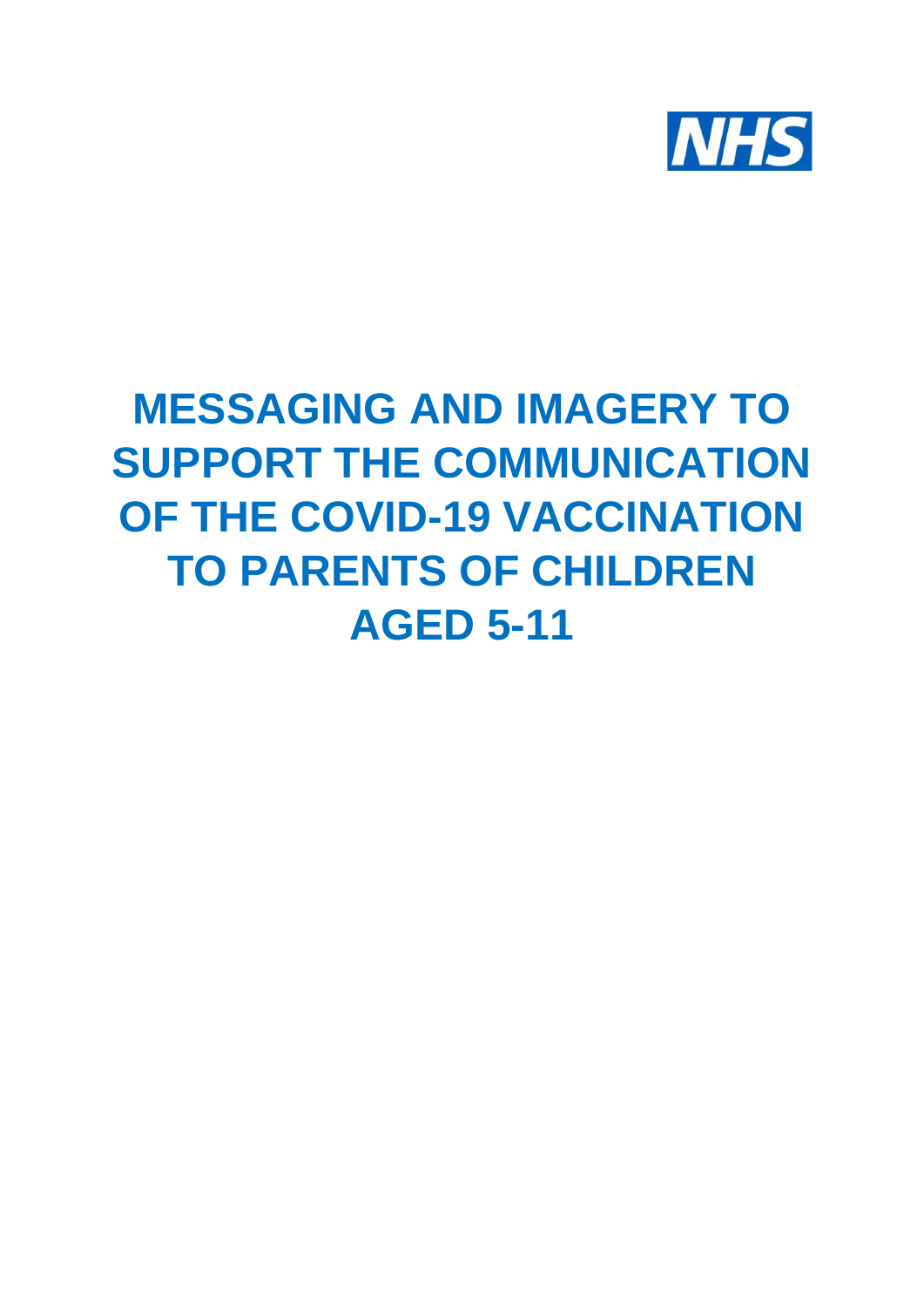## **Introduction**

We would be grateful for your help in raising awareness of the Covid-19 vaccination for children aged 5-11.

The Joint Committee on Vaccination and Immunisation (JCVI) has recommended all children would benefit from the offer of the vaccine to help protect against potential future waves of Covid-19 and the risk of serious illness.

For decades, vaccinations have protected children and young people from potentially serious diseases including measles, flu, meningitis and mumps. The Covid-19 vaccine is one more vaccine that will help protect children from illness.

The vaccine remains our strongest defence against Covid-19, so it is important that parents and carers of children aged 5-11 take advantage of this protection to protect their children, their families and the community.

Please do share the messages attached, and if we can help further by hosting Question and Answer sessions for your staff or for parents you work with, please do get in touch.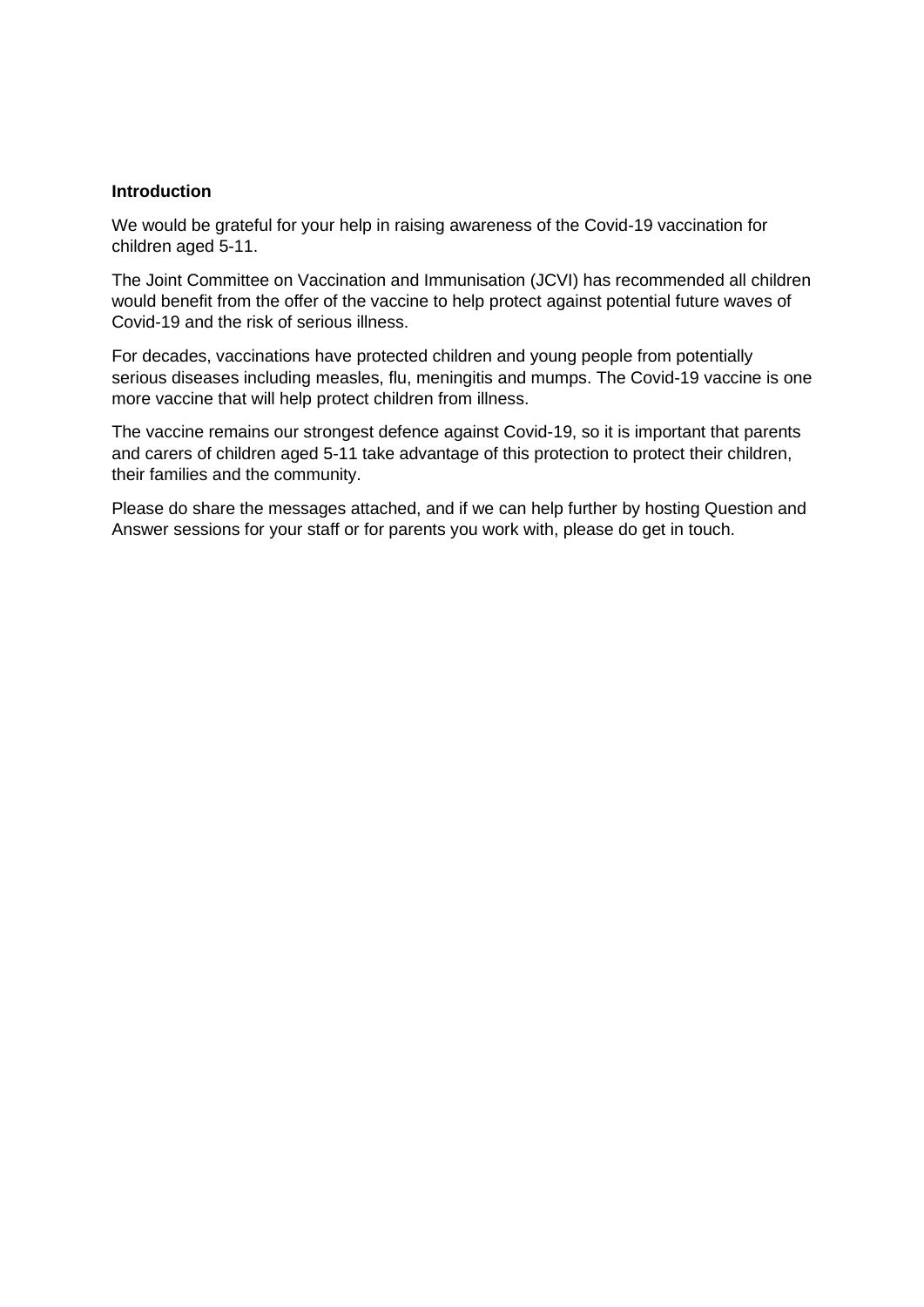| <b>Message</b>                                                                                                                                                                                                                                                                                                                                                                                           | <b>Image</b>                                                                                                                                                        | <b>Text</b>                                                                                                                                                                                                                                                                                                |
|----------------------------------------------------------------------------------------------------------------------------------------------------------------------------------------------------------------------------------------------------------------------------------------------------------------------------------------------------------------------------------------------------------|---------------------------------------------------------------------------------------------------------------------------------------------------------------------|------------------------------------------------------------------------------------------------------------------------------------------------------------------------------------------------------------------------------------------------------------------------------------------------------------|
| The vaccine has been<br>approved for children<br>by the Medicines and<br><b>Healthcare Regulatory</b><br>Agency (MHRA) after<br>meeting all standards<br>for safety, quality and<br>effectiveness.                                                                                                                                                                                                       | <b>NHS</b><br>क<br>The COVID-19 vaccine, just like any other vaccine,<br>works by teaching your immune system how to<br>defend itself against attack from the virus | Children will be given a<br>third of the dose of<br>vaccine that is given to<br>older children and to<br>adults. Each child will<br>have two doses, 12<br>weeks apart. Children<br>who are at greater risk<br>of serious illness if they<br>catch Covid-19 will get<br>their second dose after<br>8 weeks. |
| For decades,<br>vaccinations have<br>protected children and<br>young people from<br>potentially serious<br>diseases such as<br>measles, flu, meningitis<br>and mumps. The<br>Covid-19 vaccine is one<br>more vaccine that will<br>help protect children<br>from illness.                                                                                                                                 | Just like any other vaccine,<br>the COVID-19 vaccine<br>works by teaching your<br>immune system how<br>to defend itself<br>against attack                           | The Covid-19 vaccine<br>has been through<br>rigorous tests to make<br>sure it is as safe as<br>possible. It was<br>approved for children by<br>the Medicines and<br><b>Healthcare Regulatory</b><br>Agency (MHRA) after<br>meeting all standards<br>for safety, quality and<br>effectiveness.              |
| The Covid-19<br>vaccination will reduce<br>the chance of your<br>child suffering from<br>Covid-19 disease. It<br>may take a few weeks<br>for their body to build<br>up some protection<br>from the vaccine.<br>Two doses of the<br>vaccine should give<br>your child long lasting<br>protection against<br>serious complications<br>of infection - including<br>any future waves due<br>to new variants. | <b>NHS</b><br>86.<br>UK Health<br>Security<br>Agency<br><b>COVID-19 vaccination</b><br><b>A guide for parents</b><br>of children aged 5 to 11                       | You can see the leaflet<br>for parents here                                                                                                                                                                                                                                                                |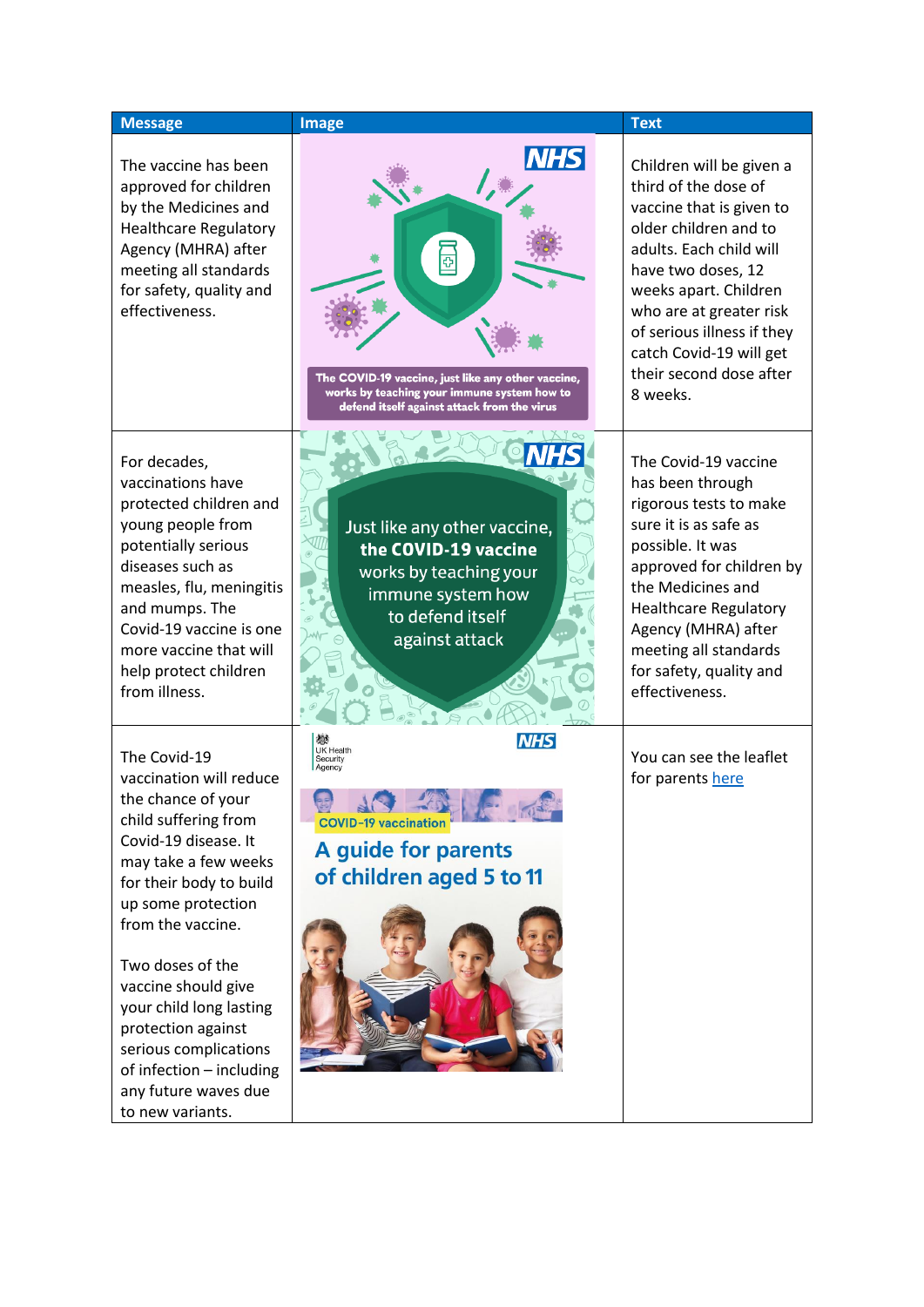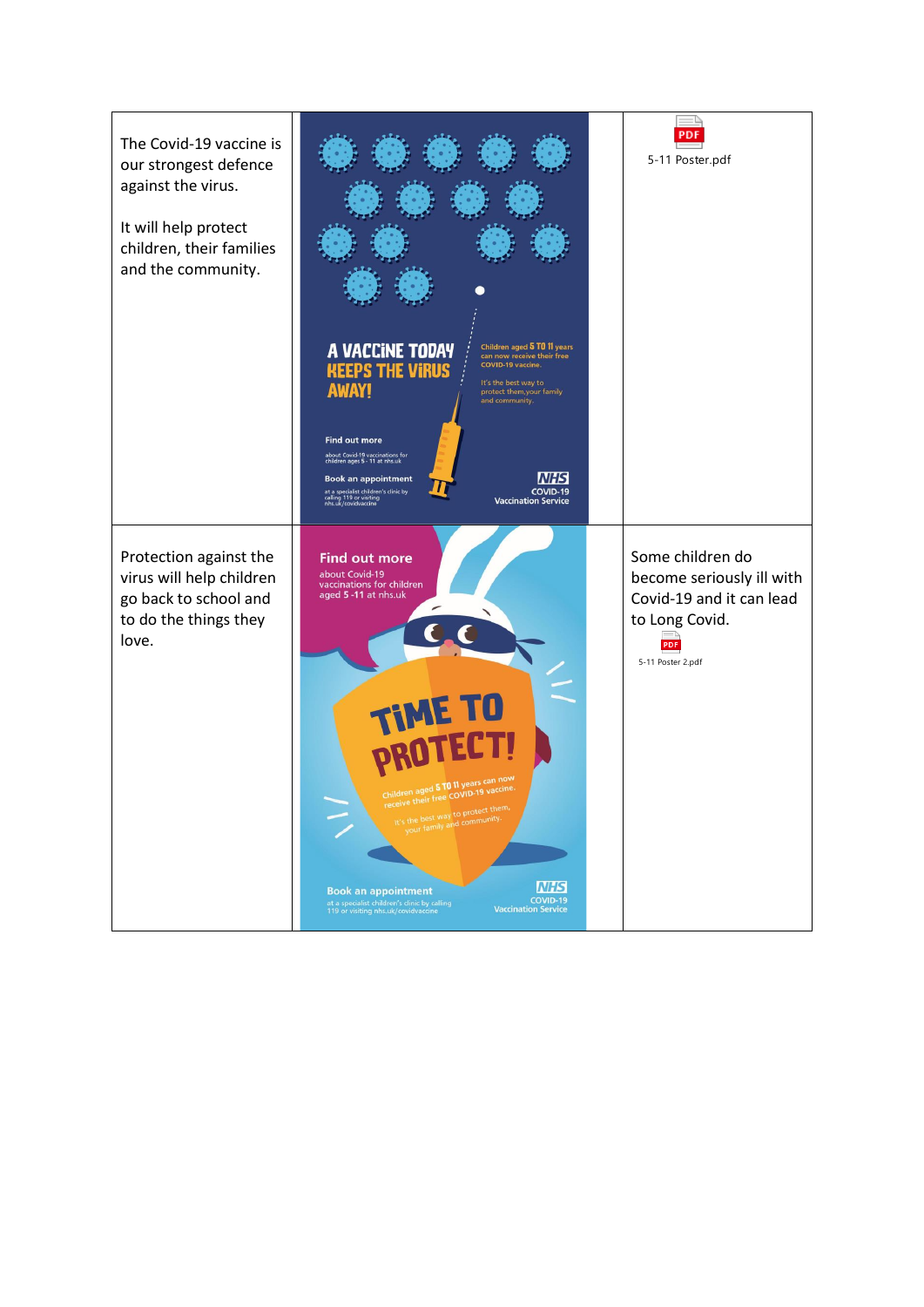